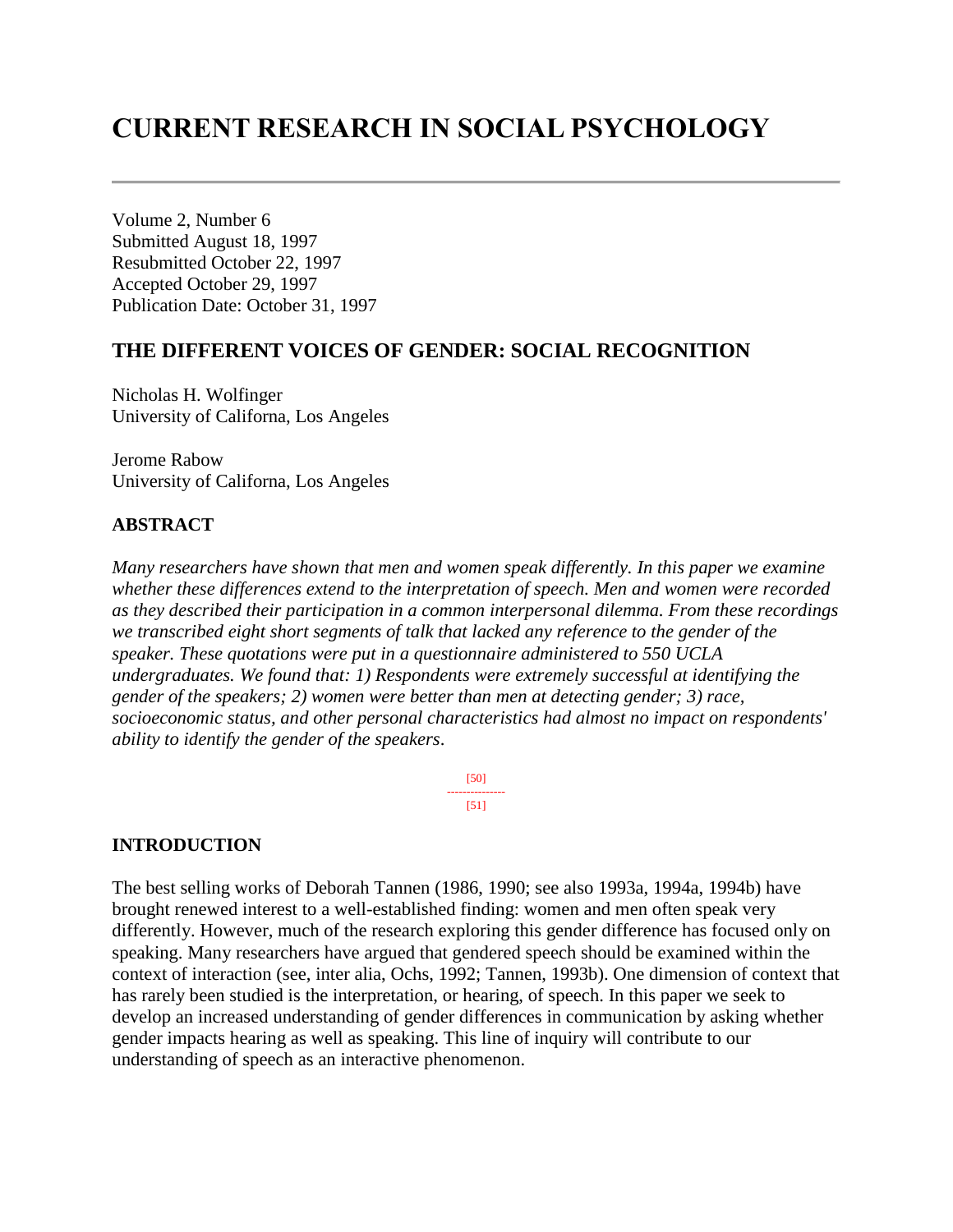Many researchers have identified gender differences in speaking styles. For example, Lakoff (1975) notes that women are more likely than men to qualify assertions with tag questions ("It's going to rain tomorrow, isn't it?"). Johnstone (1993) suggests that men's talk is more likely than women's to include references to specific places, times, and objects. Although this sort of finding increases our understanding of gender and communication, it fails to address the interactional nature of conversation. Speaking is only part of conversation; anything said must be interpreted, or heard.

Others have examined gender differences at the level of interaction, but many of these researchers also neglect the issue of interpretation. For example, some researchers argue that men more often interrupt women than vice versa (Zimmerman & West, 1975; West & Zimmerman, 1983; but see James & Clarke, 1993; Tannen, 1994a). Although such findings tell us about the structure of conversation they reveal little about its content; specifically, they do not show how interactants may interpret what many researchers have clearly identified to be gendered speech.

A final impetus for our research comes from the work of Carol Gilligan (1977, 1982), who argues that men and women have distinct voices, or modes of expression. Gilligan claims that women often conceptualize moral dilemmas in terms of social relationships. She uses the metaphor of the web to describe this orientation (Gilligan, 1982, p. 32). In contrast, men typically orient to moral standards or principles, with less reference to social relationships. Gilligan refers to this orientation as a hierarchy of priorities (Gilligan 1982, p. 33).

#### [51] ---------------

### [52]

Gilligan's work has been the source of considerable criticism (for recent reviews see Davis, 1992; Wolfinger, Rabow, & Newcomb, 1993). One response to these criticisms is to question the ways in which researchers, including Gilligan herself, have operationalized the purported gender differences. Employing an essentially psychological paradigm for conceptualizing differences between men and women (Broughton, 1983; Flanagan & Adler, 1983; Johnson, 1983), Gilligan offers limited insight into how the theorized gender differences might emerge in real life interaction; indeed, she herself has acknowledged this shortcoming (1982, p. 126). Like many of the researchers considered here, she does not consider how the gendered voices she identifies might be interpreted in conversation, or heard.

Our research builds on the following premise: if men and women use different voices, they may also be able to hear different voices. By examining listening and comprehension, we hope to learn more about the social context of gendered talk. Can the voices be recognizably heard as well as spoken? Do men and women "hear" differently? If, as Gilligan suggests, women are more attuned to social relationships, they may fare better at voice recognition. Finally, what other factors might explain who hears gendered voices?

To answer these questions we draw on open-ended interviews of men and women discussing their participation in a real life interpersonal dilemma: attempting to prevent another person from driving drunk. From the resulting interview transcripts we selected eight segments of respondent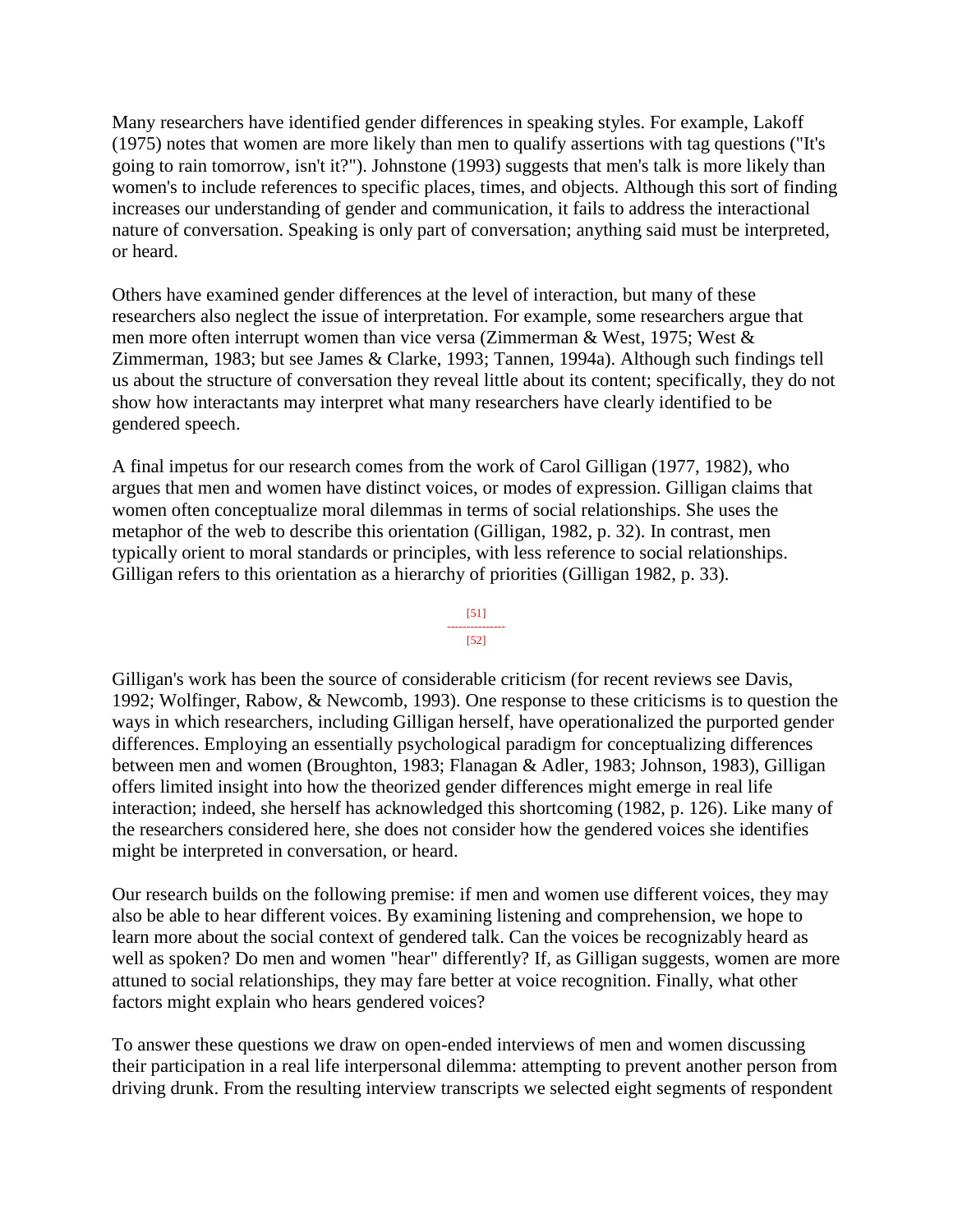talk, four from male speakers and four from female speakers. If these transcripts do indeed reflect gendered voices, coders should corroborate the presence of these voices by successfully identifying the gender of the speaker. To test detection of gender we placed the eight segments of transcript in a questionnaire in which we asked respondents to identify the gender reflected by each segment.

This research design has been validated by prior work. Siegler and Siegler (1976) demonstrated that forms of talk identified by Lakoff (1975) as quintessentially female (tag questions) or male (strong unqualified assertions) could often be correctly identified by coders as female or male.[1] Our research expands upon this finding in two ways. First, we have respondents identify, from transcripts, quasi-naturally occurring talk (responses in open-ended interviews) rather than fabricated archetypes. Second, we address the impact of various factors on gender recognition. The most important of these is the gender of the listener: if women and men speak differently they may also hear differently. Additionally we assess the impact of race and social class on voice recognition. Tannen (1986) suggests that people of different ethnicities and social classes may have different conversational styles. More specifically, some critics of Gilligan argue that her research does not take race and social class into account, and therefore applies only to white middle class modes of expression (Nicholson, 1983; Stack, 1986; Tronto, 1987).



This critique could theoretically be extended to most studies of gender differences in speech. Yet these three critics offer no direct evidence in support of their claim. Concrete evidence has been produced by Kollock, Blumstein, and Schwartz (1985), who showed that social power often had a greater impact than gender on the use of tag questions, interruptions, and other linguistic phenomena previously thought to be gender-linked. It follows that race and social class, often markers of social power, may affect talk-in-interaction. We will address these issues by examining whether people of different races and social classes hear differently.

### **METHOD**

### **Data**

In fall of 1993 we administered questionnaires to volunteers from four undergraduate classes at UCLA. The first section of the questionnaire queried respondents about basic demographic information. Items in this section included age, gender, race, year in school, and social class. We used four items to measure respondents' social class: family income during respondents' senior year of high school, self-assessed social class standing, mother's education and father's education. The second portion of the questionnaire contained the eight segments of transcript that we asked respondents to identify.[2] The eight segments, representing four male speakers and four female speakers, were drawn from twenty-four open-ended, in-depth interviews of peoples' experiences with drunk driving intervention. We selected the eight segments on the basis of four pilot studies, in which we established the likelihood that male and female coders would recognize these eight segments at different rates. The segments varied in length from three to eight lines of typed, transcribed talk. To avoid pressuring respondents we instructed them to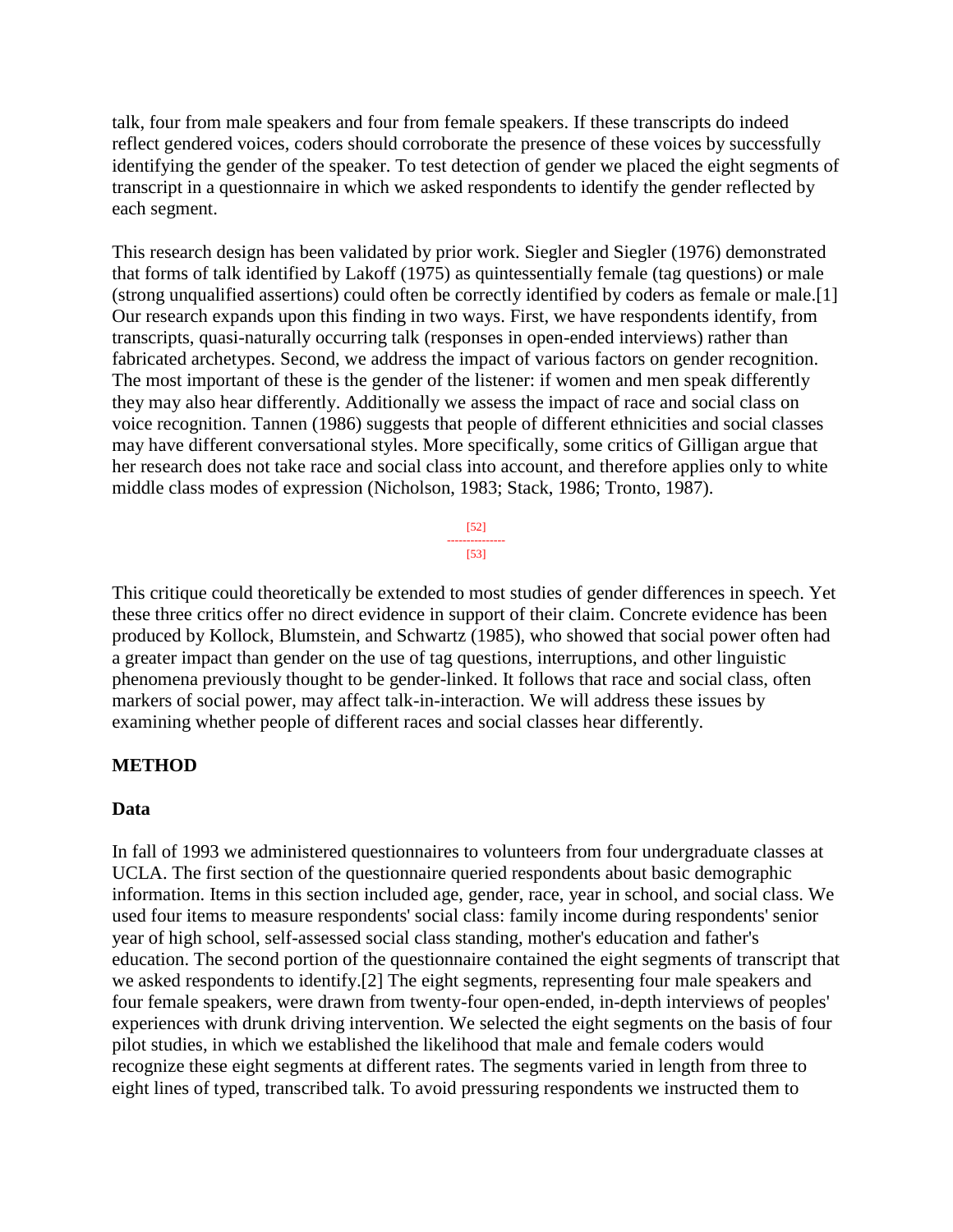assess each segment on a scale from one to four  $(1 =$  definitely male;  $2 =$  probably male;  $3 =$ probably female; 4 = definitely female.) Respondents were not informed about how many of the segments reflected male speakers and how many reflected female speakers.

We obtained 550 questionnaires; 549 of these were usable. Approximately two-thirds of our respondents were female. Although women were clearly overrepresented, the large size of our sample ensured sufficient male respondents for comparative purposes. Our sample was heavily skewed towards more advanced students: only 1% were freshmen, while sophomores, juniors and seniors respectively comprised 20%, 28% and 50.5% of the sample. Graduate students made up the other .5%. The mean age of respondents was 21.

> [53] --------------- [54]

Our sample was quite ethnically diverse: 38% white, 23% Asian American, 19% Latino/a, 7% Black, and 2% Native American. Ten percent selected "Other" and 1% failed to answer. To a lesser degree diversity extended to the social class background of our sample.[3] Six percent of respondents reported their family income to be under 12,000 dollars annually. Thirteen percent identified family income as between 12,000 and 24,000 dollars, while 15% reported \$24,000 or more but less than \$36,000. Twenty-two percent of respondents fell into the \$36,000 to \$60,000 range. The modal group of the sample, 24%, fell within the \$60,000 to \$100,000 range. Finally, 18% of respondents reported an annual family income of 100,000 dollars or more and 2% did not answer this question.

# **Analysis**

For the gender identification questions each 4-point answer scale was collapsed into two categories, male and female.[4] Using these categories we coded answers for the eight gender identification items as correct or incorrect. We then tabulated the totals for each item, employing t-tests to show where item totals deviated significantly from the 50% threshold we would have expected from blind guessing. We also computed item totals separately for men and women and used t-tests to verify the presence of significant gender differences. Finally we estimated logistic regression models to examine the effects of various personal and social variables on gender identification.

In all analyses we examine rates of gender recognition separately for each of the eight items. We hypothesized that gendered voices may be more recognizable in some quotations than in others. This information would be lost if we calculated an overall rate of recognition for all eight quotations, an understanding confirmed by the disparate rates of recognition for the different quotations.

# **RESULTS**

Are there detectable male and female voices?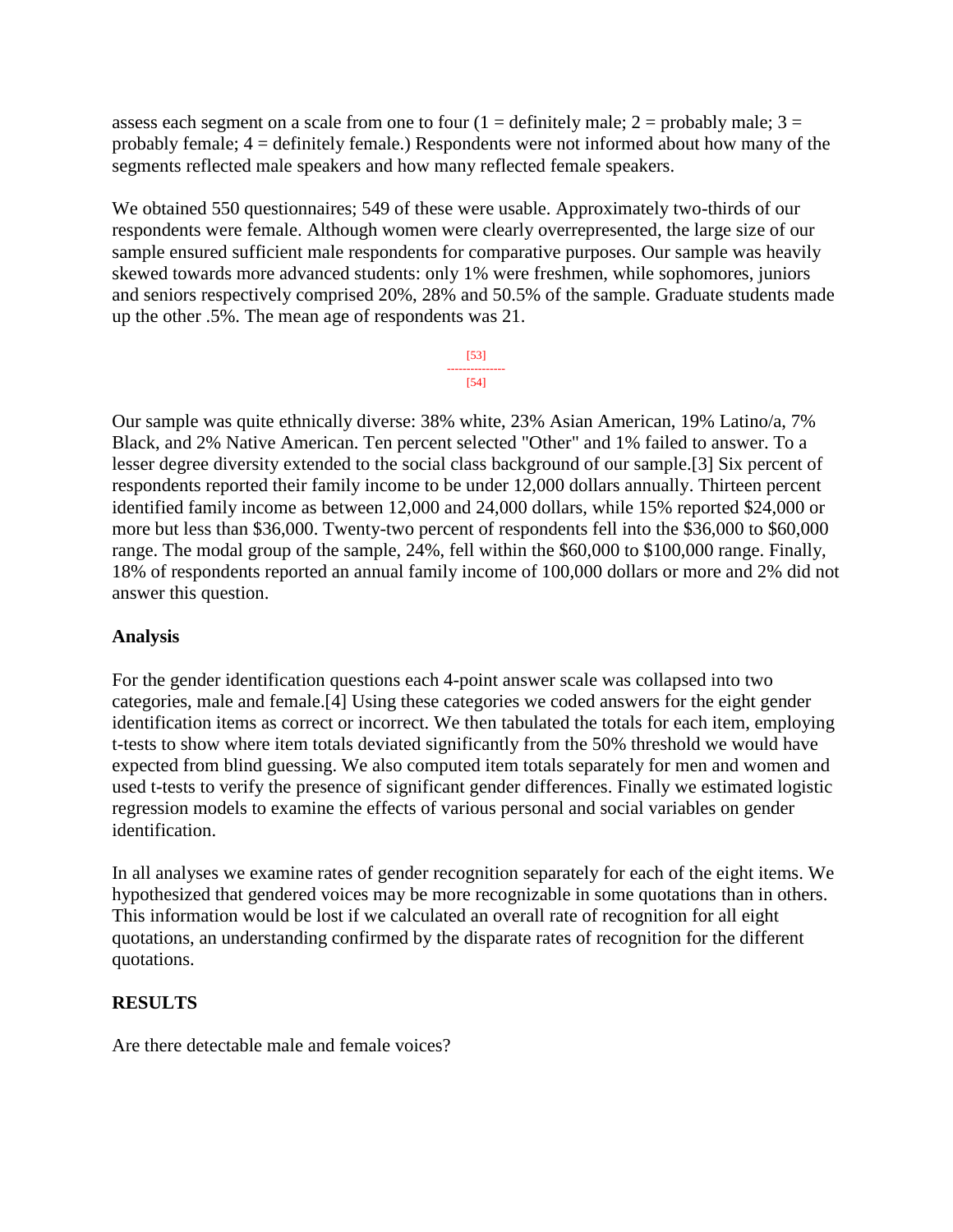Table 1 shows the rates at which respondents successfully identified the gender of the transcript segments. If the transcripts offered no gender clues, then we would expect, given our sample size, identification rates of close to 50% for all eight items. However, our data allow us to reject this null hypothesis: significantly more than 50% of respondents correctly identified the genders of all but one of the quotations. For two of the seven (1 and 6) recognition rates exceeded 75%; for the other five rates ranged from 61% to 68%. That respondents should be able to recognize gender from such short excerpts, transcribed and out of context, suggests that distinct male and female voices exist and can be heard.

> [54] --------------- [55]

| Quotation  | <b>Success</b> |
|------------|----------------|
| Number and | Rate           |
| Gender     | (%)            |
| 1F         | 87             |
| 2F         | 68             |
| 3M         | 65             |
| 4F         | 61             |
| 5M         | 63             |
| 6M         | 79             |
| 7F         | 68             |
| 8M         | 51             |

*Table 1. Success Rates for Gender Coding Task*

Note.  $n = 549$ All totals significantly ( $p < .001$ ; 1-tailed tests) higher than 50% except for quotation eight.

> [55] --------------- [56]

Table 2 presents the rates at which men and women successfully identified the gender of the transcript segments. Women were better at identifying the gender for five out of the eight segments, significantly so for two of these five segments (3 and 7), and marginally significantly for a third (4). In contrast, men were more successful than women on only two of the eight segments (6 and 8). Furthermore, for only one of these two did the gender difference even approach significance (quotation 8,  $p = .09$ ).

*Table 2. Success Rates for Gender Coding Task, by Gender*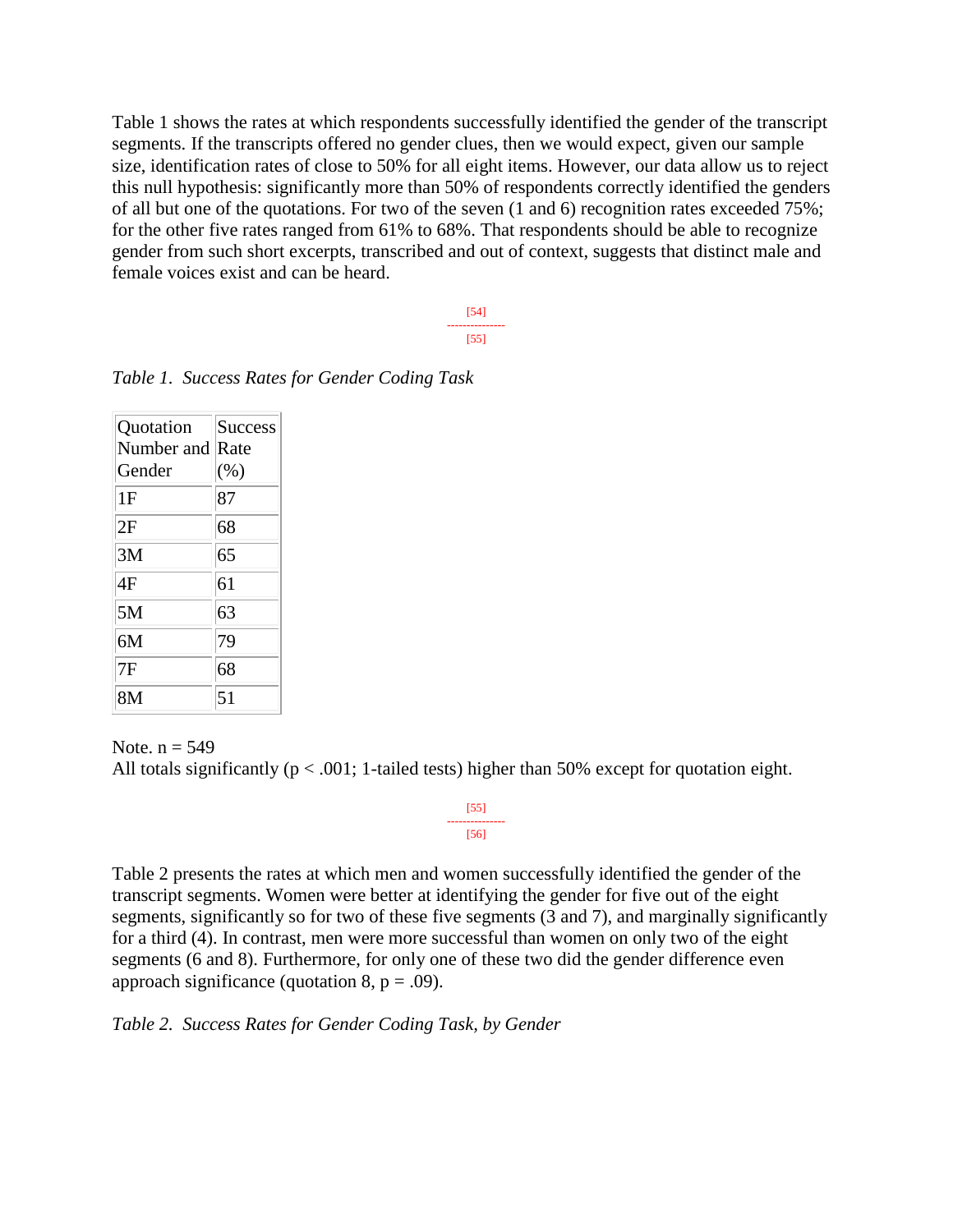| Quotation<br>Number and<br>Gender | Female<br>Success<br>Rate $(\%)$ Rate $(\%)$ | Male<br><b>Success</b> | Difference     |
|-----------------------------------|----------------------------------------------|------------------------|----------------|
| 1F                                | 88                                           | 85                     | 3              |
| 2F                                | 69                                           | 65                     | 4              |
| 3M                                | 70                                           | 56                     | 14a            |
| 4F                                | 64                                           | 55                     | 9 <sub>b</sub> |
| 5M                                | 63                                           | 63                     | $\overline{0}$ |
| 6M                                | 77                                           | 83                     | $-6$           |
| 7F                                | 71                                           | 61                     | 10c            |
| 8M                                | 48                                           | 56                     | $-8d$          |

Note. Total  $n = 549$ ; 364 women and 185 men

Differences between male and female success rates significant at:

a:  $p = .001$ b:  $p = .051$ c:  $p = .014$ 

d:  $p = .093$ 

All tests are 2-tailed.

Table 2 raises a puzzle. Although women seem better at identifying gender from the quotations, why do they do better most but not all of the time? As a partial answer we propose that some of the eight segments may reflect voices that are not strongly associated with gender. Barrie Thorne's (1993, pp. 158, 64) recent conceptualization of gender is useful here:

#### [56] --------------- [57]

Those who use a discourse of 'the pinks and the blues,' continually searching for contrastive differences, may assume that girls and boys sharply divide as two separate and unitary types of beings. But the social world is not that simple. ... gender waxes and wanes in the organization of group life, and that flux needs close attention.

We propose to extend Thorne's argument to our research by suggesting that gender may not be always be salient in the different voices represented by the eight segments. Our data support this contention. Table 2 shows that for three of the eight quotes (1, 2, and 5) recognition rates varied little by gender or not at all. Furthermore, Table 1 reveals considerable variation in the overall recognition rates: as much as 36% between quotations (1 and 8). Perhaps gender is more relevant in the quotations with higher recognition rates. However, the explanation proffered here for variability in recognition rates is only speculative: without a more thorough understanding of the substance of the quotes we cannot know for certain why rates of recognition varied so dramatically across the eight segments.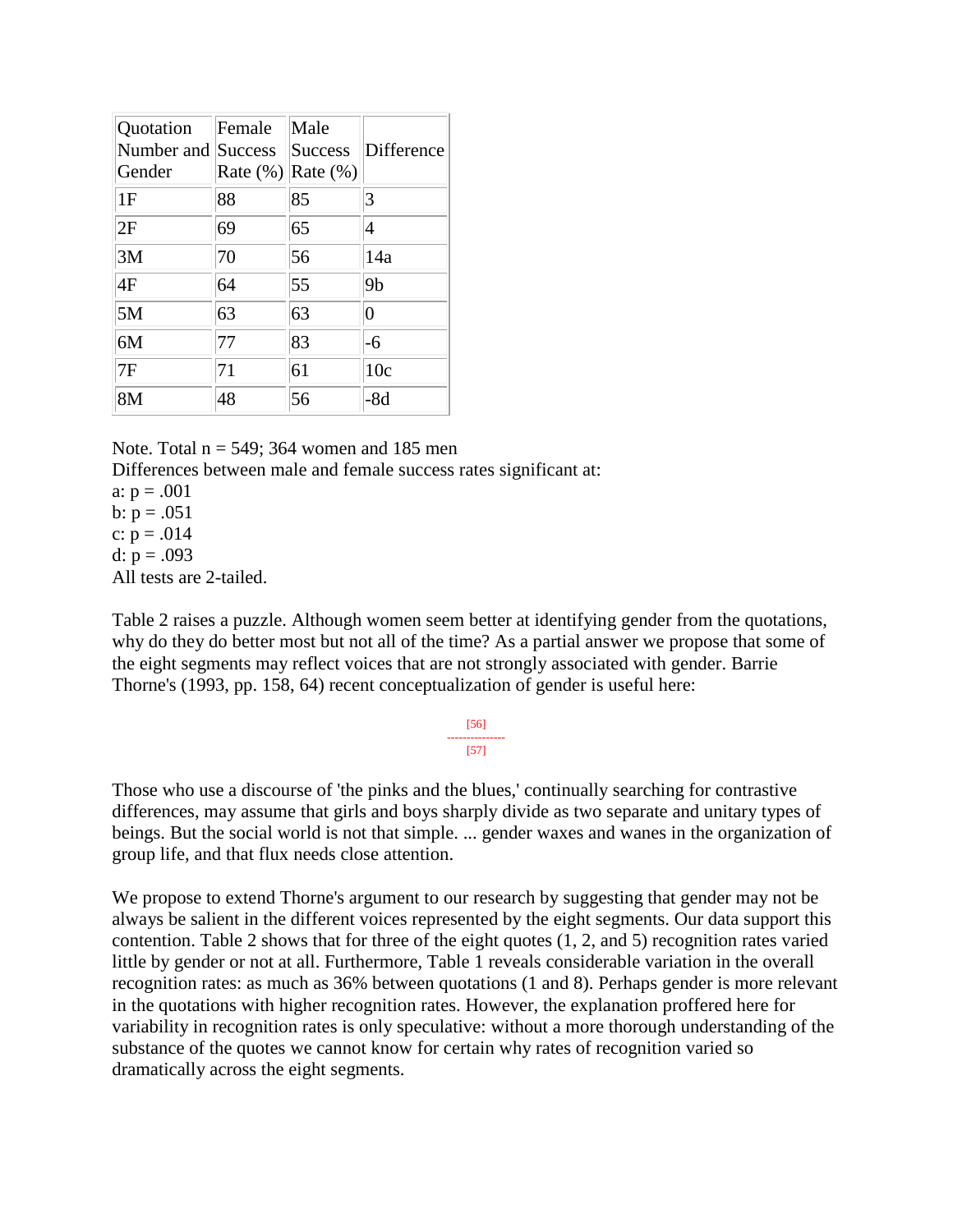What other factors might influence the recognition of gendered voices? To address this question we used logistic regression to examine the effect of various demographic variables on success rates for each of the eight gender coding items. Table 3 depicts the results of this analysis.[5] Almost none of the five independent variables (age, sex, year in school, social class, or race) predict success for any of the gender recognition items. Social class did predict success for identification of quotation six. However, at 1.07 the odds multiplier ( $\exp[.07] = 1.07$ ) indicates a fairly small effect on the dependent variable and this coefficient is only marginally significant at p < .10. With this exception, the only three significant coefficients are those corresponding to the gender differences we have already described. From these poorly fitting models we conclude that the demographic variables, aside from gender, have a minimal effect on gender recognition. This suggests that hearing the voices does not depend upon, among other things, the listener's race or social class.



*Table 3. Logisitic Regression of Success Rates for Gender Coding Task on Various Demographic Variables*

| Parameter            | 1F      | 2F      | 3M        | 4F       | 5M             | 6M       | 7F        | 8M      |
|----------------------|---------|---------|-----------|----------|----------------|----------|-----------|---------|
| Age                  | 0.06    | 0.01    | 0.00      | $-0.03$  | $-0.02$        | $-0.01$  | 0.00      | $-0.03$ |
|                      | (0.06)  | (0.03)  | (0.03)    | (0.03)   | (0.03)         | (0.03)   | (0.03)    | (0.03)  |
| Male                 | $-0.01$ | $-0.21$ | $-0.56**$ | $-0.40*$ | 0.13           | 0.38     | $-0.57**$ | 0.18    |
|                      | (0.28)  | (0.21)  | (0.20)    | (0.20)   | (0.20)         | (0.25)   | (0.20)    | (0.20)  |
| Freshman or $ 0.28 $ | (0.37)  | 0.42    | $-0.23$   | 0.07     | 0.10           | $-0.18$  | $-0.19$   | $-0.17$ |
| Sophomore            |         | (0.27)  | (0.25)    | (0.25)   | (0.25)         | (0.29)   | (0.25)    | (0.24)  |
| Social               | 0.03    | 0.03    | 0.04      | 0.01     | 0.00           | $ 0.07+$ | 0.02      | 0.03    |
| Class                | (0.05)  | (0.04)  | (0.03)    | (0.03)   | (0.03)         | (0.04)   | (0.03)    | (0.03)  |
| Race                 |         |         |           |          |                |          |           |         |
| Latino               | $-0.12$ | 0.32    | 0.22      | 0.17     | 0.51           | 0.54     | $-0.03$   | 0.04    |
|                      | (0.52)  | (0.40)  | (0.38)    | (0.37)   | (0.38)         | (0.48)   | (0.40)    | (0.36)  |
| <b>Black</b>         | 0.40    | 0.02    | 0.36      | $-0.01$  | $ 0.12\rangle$ | $-0.33$  | $-0.47$   | $-0.04$ |
|                      | (0.74)  | (0.50)  | (0.51)    | (0.48)   | (0.48)         | (0.55)   | (0.50)    | (0.46)  |
| Asian                | $-0.02$ | $-0.04$ | 0.06      | $-0.15$  | $-0.51$        | $-0.40$  | $-0.44$   | $-0.20$ |
|                      | (0.49)  | (0.36)  | (0.34)    | (0.34)   | $ 0.34\rangle$ | (0.41)   | (0.36)    | (0.33)  |
| White                | 0.03    | $-0.40$ | 0.03      | $-0.15$  | 0.04           | $-0.21$  | $-0.36$   | 0.25    |
|                      | (0.47)  | (0.34)  | (0.33)    | (0.32)   | (0.32)         | (0.40)   | (0.35)    | (0.31)  |
| Native               | 0.06    | $-0.28$ | 1.40      | 0.07     | $-0.48$        | $-0.39$  | $-0.55$   | $-0.51$ |
| American             | (1.15)  | (0.79)  | (1.11)    | (0.79)   | (0.76)         | (0.90)   | (0.80)    | (0.78)  |

Gender Recognition Items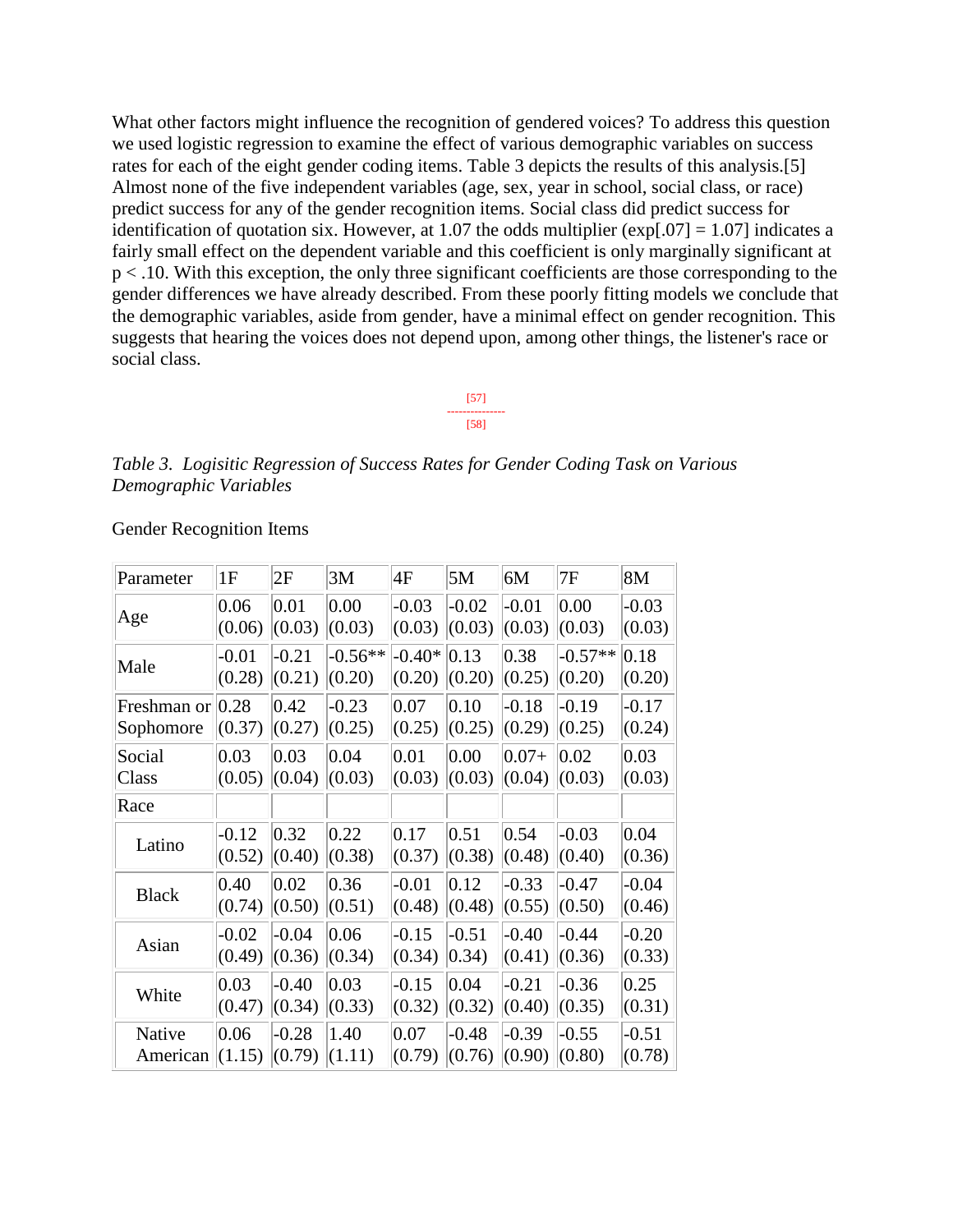| Intercept            | $ 0.54 $ $ 0.60 $ |     | $\vert 0.73 \vert$ |     |     |     | $\parallel$ 1.31+ $\parallel$ 0.77 $\parallel$ 1.52+ $\parallel$ 1.38+ $\parallel$ 0.68 $\parallel$<br>$\ (1.36)\ (0.74)\ (0.73)\  (0.71)\ (0.70)\ (0.79)\ (0.75)\  (0.73)\ $ |     |
|----------------------|-------------------|-----|--------------------|-----|-----|-----|-------------------------------------------------------------------------------------------------------------------------------------------------------------------------------|-----|
| $\log$<br>Likelihood |                   |     |                    |     |     |     | $\vert$ -190.9 $\vert$ -305.4 $\vert$ -313.1 $\vert$ -327.6 $\vert$ -321.2 $\vert$ -250.1 $\vert$ -305.2 $\vert$ -337.8 $\vert$                                               |     |
| Correct<br>Answers   | 429               | 335 | 320                | 299 | 306 | 389 | 334                                                                                                                                                                           | 249 |

Note. Numbers in parentheses are standard errors. n for all analyses is 494.  $+p < .10$ ; \*p  $< .05$ ; \*\*p  $< .01$ 

> [58] --------------- [59]

### **DISCUSSION**

This paper offers four findings: 1) Women and men frequently hear as well as speak different voices; 2) Women seem more sensitive than men to these different voices; 3) Some voices may not be gendered. This would explain why rates of recognition varied so dramatically for the eight quotes; 4) Race and social class do not affect peoples' ability to hear the voices.

Many researchers find that men and women speak differently. In our paper we show that gender differences in speech can often be heard. We find it noteworthy that these differences pervade speech to the extent that gender is recognizable in short, context-free segments of transcribed talk. Furthermore, we show that the hearing process is sometimes itself gendered. These findings provide new insight into the role of gender in conversation: gender is part of listening as well as talking.

Our results also speak to those who have criticized Gilligan's work on the basis of race and social class (e.g. Nicholson, 1983; Stack, 1986; Tronto, 1987). We found that race and social class had almost no impact on respondents' ability to recognize the different voices. This finding suggests that some gender differences in communication cut across demographic boundaries.

If women and men speak and hear differently, then they differ in their styles of conversation. This result supports those who claim that men and women typically assume different conversational roles (e.g. Fishman, 1983; Tannen, 1986, 1990, 1994b). Tannen also explores how gender differences in styles of speech can lead to conversational misunderstandings. Such misunderstandings can produce friction between women and men. Greater understanding of exactly how people hear the different voices might provide insight into communication difficulties between the sexes.

Much remains to be learned about the different voices. Perhaps the biggest question concerns the differences between gendered and non-gendered voices. What makes any given quotation recognizable? In the course of converstation, do people use the same cues that make talk observably gendered to linguists? Researchers attempting to answer these questions should be mindful of the fact that talk-in-interaction is collaboratively produced by its participants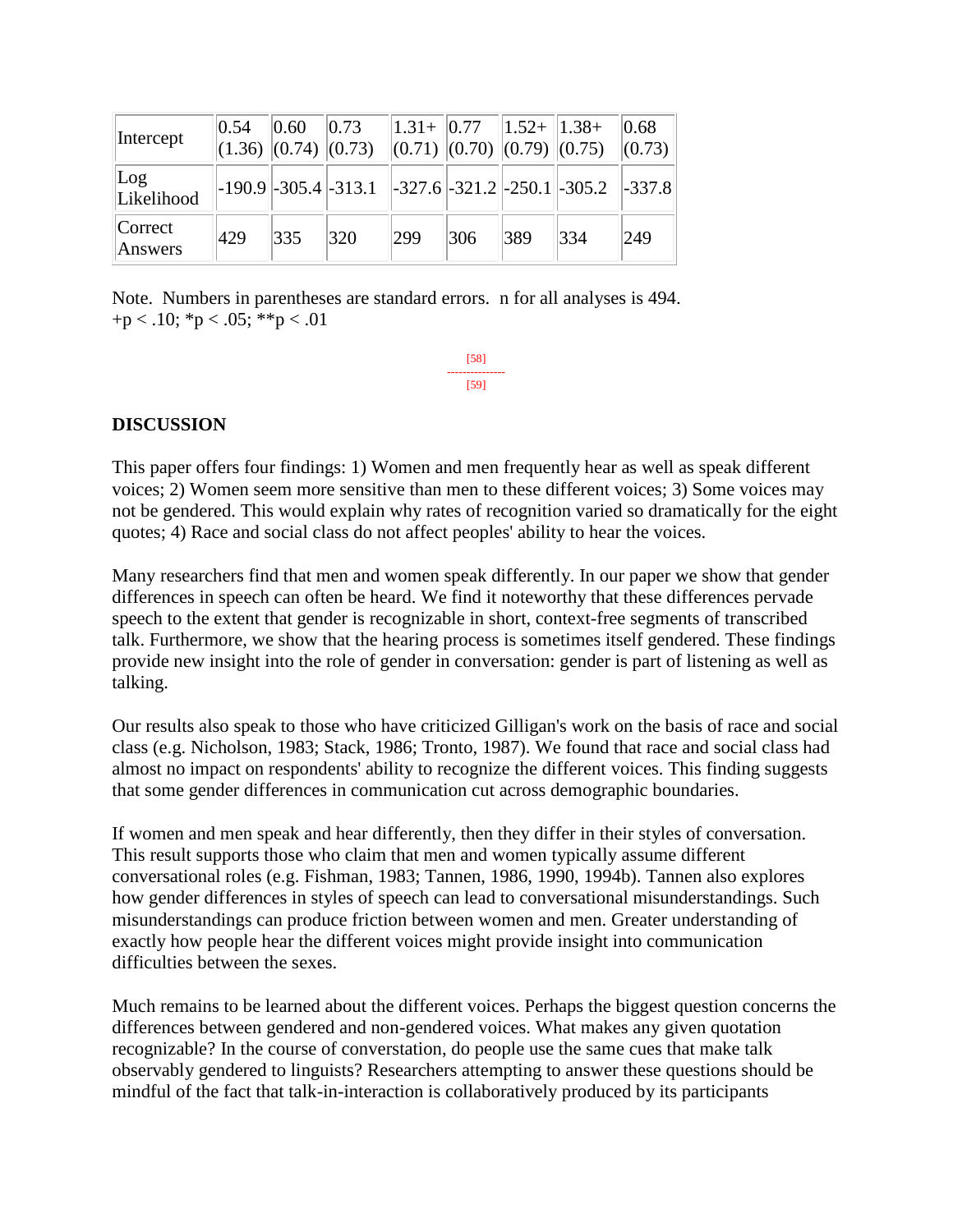(Goodwin, 1979; Sacks, Schegloff, & Jefferson, 1974). Listening is only one component of conversation. More broadly, researchers studying gender differences in conversation should take the greater social context into account (Ochs, 1992; Tannen, 1993b). To this end, examining isolated segments of interview transcript is only one step in developing a fuller understanding of the relationship between language and gender.



# **ENDNOTE**

[1] In a more recent study coders were unable to identify theauthors of short vignettes as male or female (Mulac and Lundell 1994). However, this result is irrelevant to the current study for two reasons. First, Mulac and Lundell's vignettes were prose, and not based on spoken language. Second, the average vignette length was about 120 words, whereas the current study uses much shorter segments of transcript. Longer excerpts are likely to contain numerous and perhaps contradictory gender markers.

[2] Appendix A contains the eight segments of transcript.

[3] Since the four items measuring social class formed a highly reliable scale (see Appendix B), we only present one of them for the purpose of describing the sample.

[4] By collapsing the categories we lose information on the certainty with which respondents identified the gender depicted by the transcripts. This information, however, is a by-product of our research design. We use four-point scales for the answer fields simply to avoid pressuring respondents into failing to attempt identification of the more ambiguous quotations.

[5] Appendix B contains a more detailed description of this analysis.

# **APPENDICES**

### **Appendix A. The eight transcript segments. The letter after each number indicates the gender of the speaker.**

1F) Q: What did you foresee as the consequences of his driving. . . [while intoxicated]? A: I was worried about him and whoever else would be on the road.

Q: Was he going to have any other passengers in his car? A: No, I do not think so. And it was not a far drive, but he was obviously in no condition to get in the car at all  $\ldots$ 

2F) I won't go out with a group of people, unless it's already been established . . . [who will be the designated driver], because, once people have had alcohol, they're not rational beings. So I like to establish what's going on, before we go. As a result, most of my friends have picked up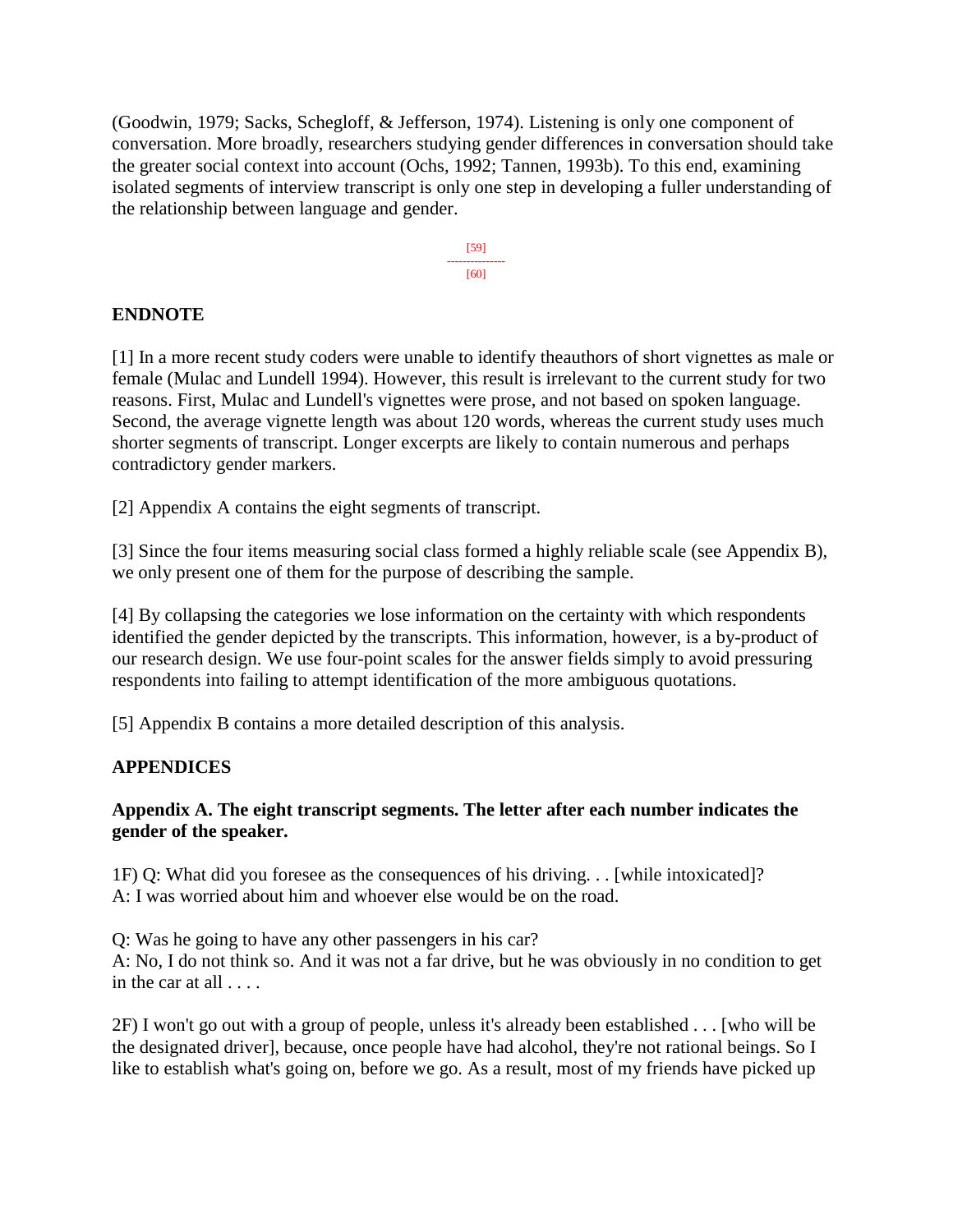that habit. So as we're walking out the door, someone says, 'I'm d[esignated] driver,' and, 'so and so has the keys.'

```
[60]
---------------
     [61]
```
3M) I was a bit concerned. I felt that maybe I ought to nip it in the bud, before it becomes a problem, before he got belligerent. I just sort of told myself, "he's not driving." It was just overall concern. I said to myself, "hey, wake up, let's do something about this."

4F) I just knew that everyone there shouldn't be drinking anymore. It was getting late, and they were going to be going home, though a lot of people spent the night.

5M) Q: What happened between the time you suspected he was drunk and the time that he wanted to leave and you intervened?

A: Until he voiced his desire to leave, I wasn't paying any attention to him. So I guess nothing really happened. However, when he did get up to leave, I began to wonder if he was O.K. to drive. I asked him, and he said that he was O.K.

6M) Q: What were the consequences you feared of their driving?

A: Well, with the uncle, it was obvious that, in his condition, he wasn't going to make it very far at all. Hopefully, he wouldn't have even been able to get the key in the ignition. The brother. . . . He wasn't that far away. . . .

Q: How far is it when you say 'not too far away?'

A: The brother only had to go about five miles.

7F) So I quietly told my other friends, 'Don't let him drive.' They said, 'He'll be fine.' I said, 'Don't let him drive, I don't want him to.' They talked to him: 'Hey, Joe, why don' you stay here. You can kick back at any one of our places. You probably shouldn't be driving.' He said, 'I'm fine, I do this all the time. I'm great. I'm under control.' I said, 'No.' [after Joe failed to respond to their request]

8M) Q: What was it that you were worried about, if he was drunk?

A: First of all, I would say: killing himself and any of his passengers, and if you think about it, killing someone else. But the first thing I would think about would be killing himself, or anybody in his car, and the second thing I would think about would be killing anyone else.

> [61] ---------------  $[62]$

# **Appendix B. Coding of variables for regression.**

We treated age as a continuous variable in the regression analyses. Sex was coded as a dummy variable, with female as the reference category. Year, referring to class status at UCLA, was also dummy coded: '1' for freshmen and sophomores, '0' for juniors, seniors, and graduate students. For the race variable we treated the five respondents who failed to answer this question as having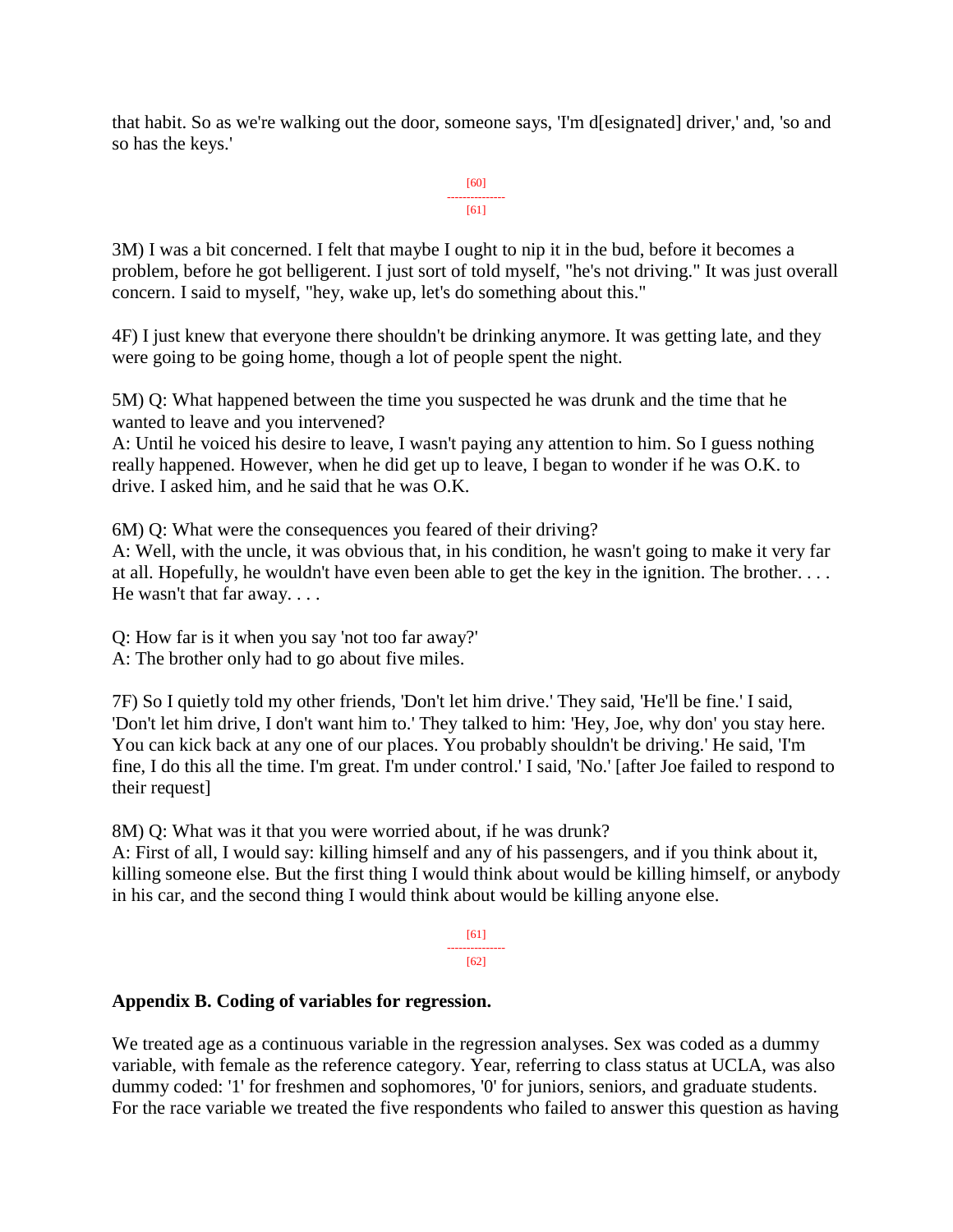given their race as other. We then coded race as a set of dummy variables, with other as the reference category.

Social class is a scale composed of four measures: self-appraised class status, family income, mother's education and father's education. These were standardized and summed to form the scale, which was highly reliable (Cronbach's Alpha = .83). For the regression analysis we treated each of the eight gender recognition items as a dependent variable in a separate equation. Each gender recognition item, coded 'correct' or 'incorrect', comprised a dichotomous dependent variable; thus, we used logistic regression (see Aldrich and Nelson, 1984).

Finally, we deleted listwise all cases with missing values on any variable. This yielded an n of 494 for the regression analyses.

# **REFERENCES**

Aldrich, J.H. & Nelson, F.D. (1984). Linear probability, logit, and probit models. Sage University Paper series on Quantitative Applications in the Social Sciences, series no. 07-001. Beverly Hills: Sage.

Broughton, J.M. (1983). Women's rationality and men's virtues: A critique of gender dualism in Gilligan's theory of moral development. Social Research, 3, 597-642.

Davis, K. (1992). Toward a feminist rhetoric: The Gilligan debate revisited. Women's Studies International Forum, 15, 219-231.

Fishman, P.M. (1983). Interaction: The work women do. In B. Thorne, C. Kramarae, & N. Henley (Eds.), Language, Gender, and Society (pp. 89-101). Rowley, MA: Newbury.

Flanagan, O.J. & Adler, J.E. (1983). Impartiality and particularity. Social Research, 50, 576-596.

[62] --------------- [63]

Gilligan, C. (1977). In a different voice: Women's conceptions of self and morality. Harvard Educational Review, 47, 481-517.

\_\_\_\_\_\_\_\_. (1982). In a different voice: Psychological theory and women's development. Cambridge, MS: Harvard University Press.

Goodwin, C. (1979). The interactive construction of a sentence in natural conversation. In G. Psathas (Ed.), Everyday language: Studies in ethnomethodology (pp. 97-121). New York: Irvington.

James, D. & Clarke, S. (1993). Women, men, and interruptions: A critical review. In D. Tannen (Ed.), Gender and conversational interaction (pp. 231-280). New York: Oxford University Press.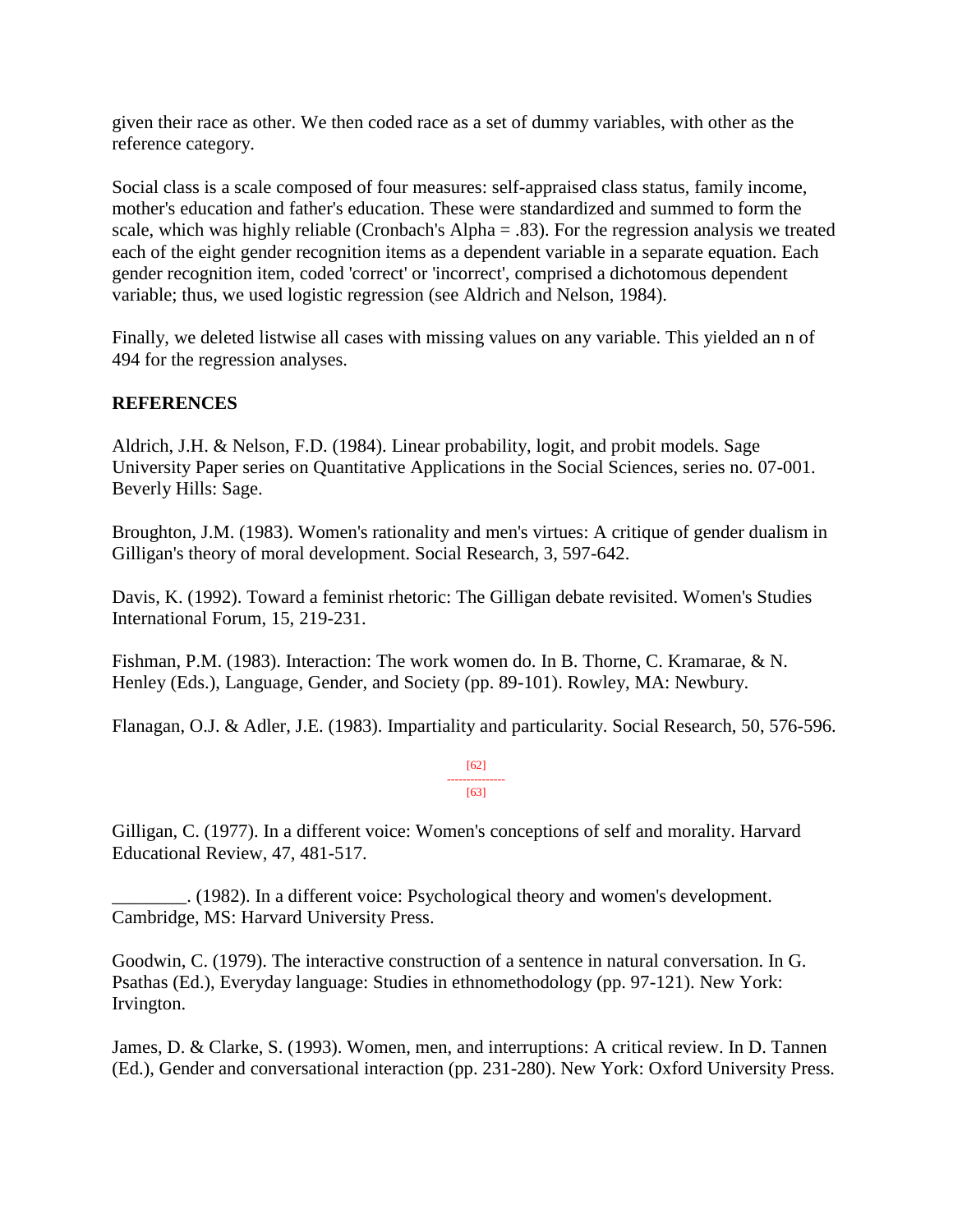Johnson, M.M. (1983). Review of Gilligan. Contemporary Sociology, 12, 448.

Johnstone, B. (1993). Community and context: Midwestern men and women creating their worlds in conversational storytelling. In D. Tannen (Ed.), Gender and conversational interaction (Pp. 62-80). New York: Oxford University Press.

Kollock, P., Blumstein, P., & Schwartz, P. (1985). Sex and power in interaction: Conversational privileges and duties. American Sociological Review, 50, 34-46.

Lakoff, R. (1975). Language and woman's place. New York: Harper & Row.

Mulac, A., & Lundell, T.L. (1994). Effects of gender-linked language differences in adults' written discourse: Multivariate tests of language effects. Language & Communication, 14, 299- 309.

Nicholson, L.J. (1983). Women, morality, and history. Social Research, 50, 514-536.

Ochs, E. (1992). Indexing gender. In A. Duranti & C. Goodwin (Eds.), Rethinking Context (pp. 335-358). Cambridge: Cambridge University Press.

> [63] --------------- [64]

Sacks, H., Schegloff, E.A., & Jefferson, G. (1974). A simplest systematics for the organization of turn-taking for conversation. Language, 50, 696-735.

Seigler, D.M. & Seigler, R.S. (1976). Stereotypes of males' and females' speech. Psychological Reports, 39, 167-170.

Stack, C.B. (1986). On In a Different Voice: An interdisciplinary forum. The culture of gender: Women and men of color. Signs, 11, 321-324.

Tannen, D. (1986). That's not what I meant! How conversational style makes or breaks your relations with others. New York: Morrow.

\_\_\_\_\_\_\_\_. (1990). You just don't understand: Women and men in conversation. New York: Morrow.

\_\_\_\_\_\_\_\_. (1993a). Introduction. In D. Tannen (Ed.), Gender and conversational interaction (pp. 3-13). New York: Oxford University Press.

\_\_\_\_\_\_\_\_. (1993b). "The relativity of linguistic strategies: Rethinking power and solidarity in gender and dominance." In D. Tannen (Ed.), Gender and conversational interaction (pp. 165- 188). New York: Oxford University Press.

\_\_\_\_\_\_\_\_. (1994a). Gender & discourse. New York: Oxford University Press.